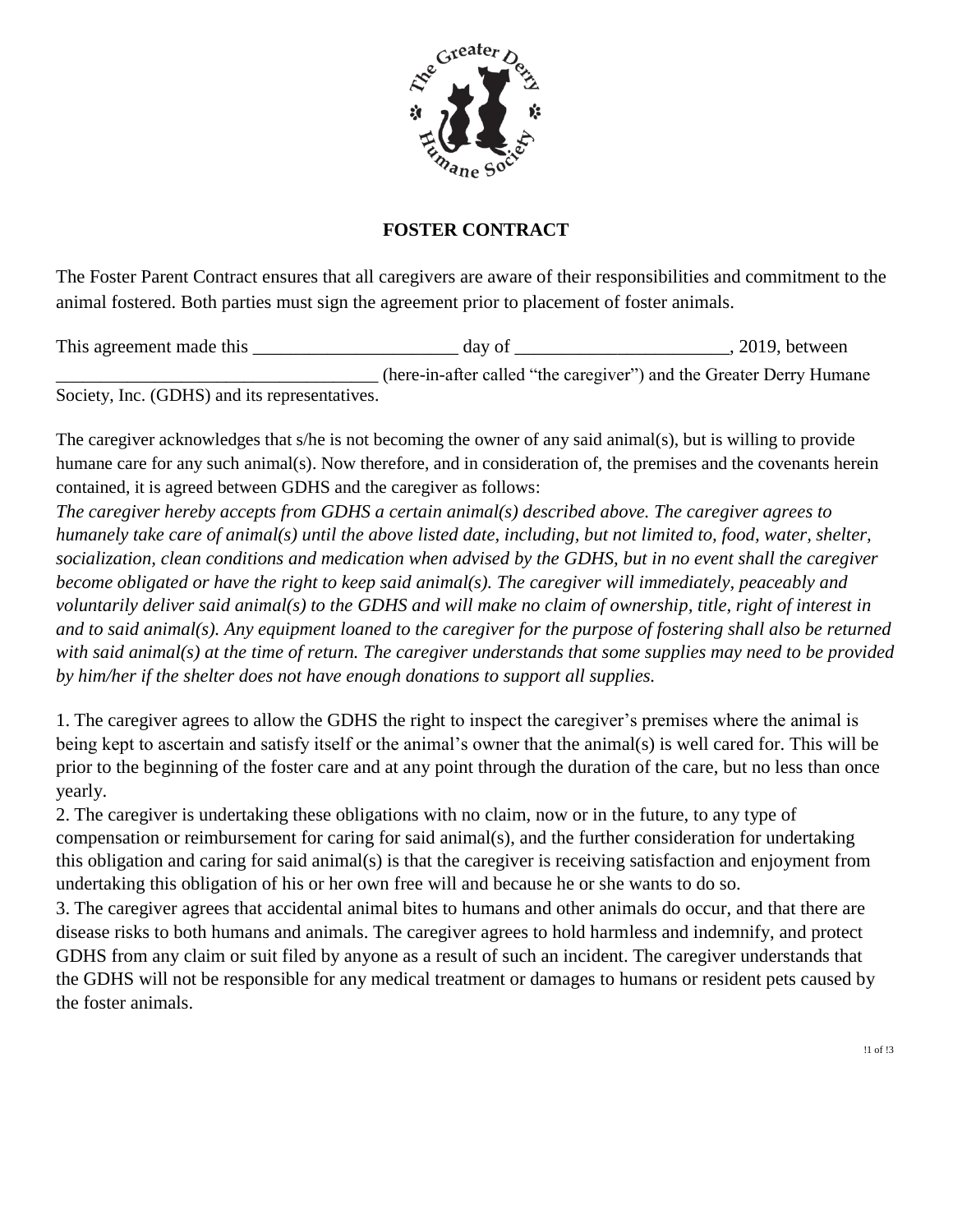4. Animal(s) being fostered cannot be transferred from the approved location to any other without prior approval from GDHS. The caregiver understands that the GDHS will be responsible for the final placement of said animal. The caregiver understands that the GDHS will not hold foster animals for interested adopters for more than 24 hours.

5. In the event an animal in the care of the caregiver requires any additional medical attention, the caregiver agrees to contact GDHS where it will be determined if professional attention is necessary. The need for medical attention will be determined on a case-by-case basis and the caregiver agrees to take the animal to a previously selected veterinarian if treatment is necessary.

6. The caregiver agrees to inform the GDHS's Directors of progress and health status on a regular basis. "Regular" to be determined by the health of the animal at the time of pickup.

7. This is the entire agreement of the parties, and there are no oral promises or representations made in addition to this contract. The contract may only be changed in writing, signed by both GDHS and the caregiver. The caregiver agrees to give GDHS progress reports on a weekly (or daily) basis (text, email or phone) depending on the status of the animal(s). We, the undersigned, enter this contract and agree to all terms therein:

| Date: $\qquad \qquad$ |
|-----------------------|
|                       |
| Date:                 |